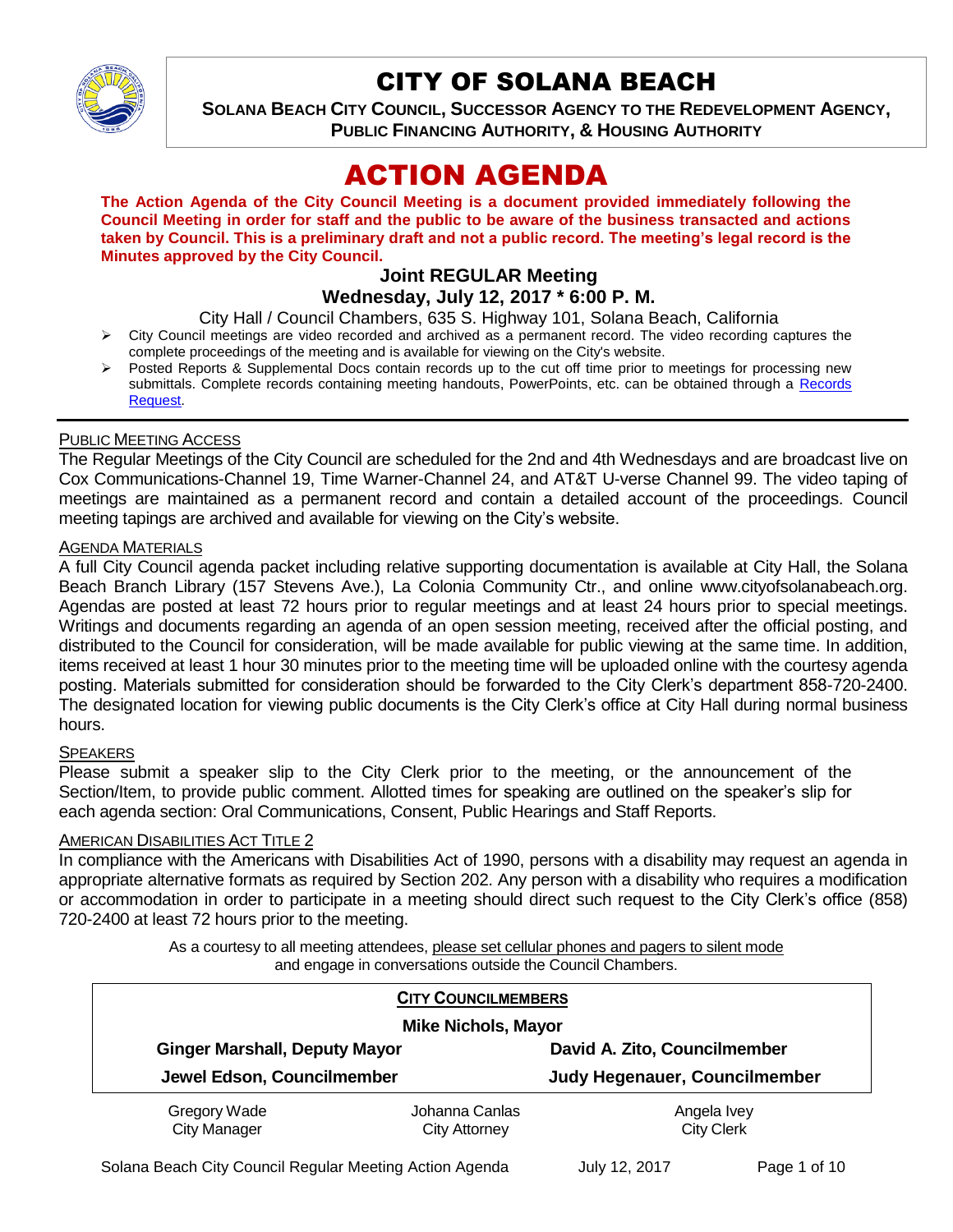## SPEAKERS:

Please submit your speaker slip to the City Clerk prior to the meeting or the announcement of the Item. Allotted times for speaking are outlined on the speaker's slip for Oral Communications, Consent, Public Hearings and Staff Reports.

#### READING OF ORDINANCES AND RESOLUTIONS:

Pursuant to Solana Beach Municipal Code Section 2.04.460, at the time of introduction or adoption of an ordinance or adoption of a resolution, the same shall not be read in full unless after the reading of the title, further reading is requested by a member of the Council. If any Councilmember so requests, the ordinance or resolution shall be read in full. In the absence of such a request, this section shall constitute a waiver by the council of such reading.

# **CALL TO ORDER AND ROLL CALL:**

## **CLOSED SESSION REPORT:** (when applicable)

# **FLAG SALUTE:**

# **APPROVAL OF AGENDA: COUNCIL ACTION: Approved 5/0**

# **PROCLAMATIONS/CERTIFICATES:** *Ceremonial*

Parks Make Life Better

# **ORAL COMMUNICATIONS:**

This portion of the agenda provides an opportunity for members of the public to address the City Council on items relating to City business and not appearing on today's agenda by submitting a speaker slip (located on the back table) to the City Clerk. Comments relating to items on this evening's agenda are taken at the time the items are heard. Pursuant to the Brown Act, no action shall be taken by the City Council on public comment items. Council may refer items to the City Manager for placement on a future agenda. The maximum time allotted for each presentation is THREE MINUTES (SBMC 2.04.190). Please be aware of the timer light on the Council Dais.

# **COUNCIL COMMUNITY ANNOUNCEMENTS / COMMENTARY:**

*An opportunity for City Council to make brief announcements or report on their activities. These items are not agendized for official City business with no action or substantive discussion.* 

# **A. CONSENT CALENDAR:** (Action Items) (A.1. - A.10.)

Items listed on the Consent Calendar are to be acted in a single action of the City Council unless pulled for discussion. Any member of the public may address the City Council on an item of concern by submitting to the City Clerk a speaker slip (located on the back table) before the Consent Calendar is addressed. Those items removed from the Consent Calendar by a member of the Council will be trailed to the end of the agenda, while Consent Calendar items removed by the public will be discussed immediately after approval of the Consent Calendar.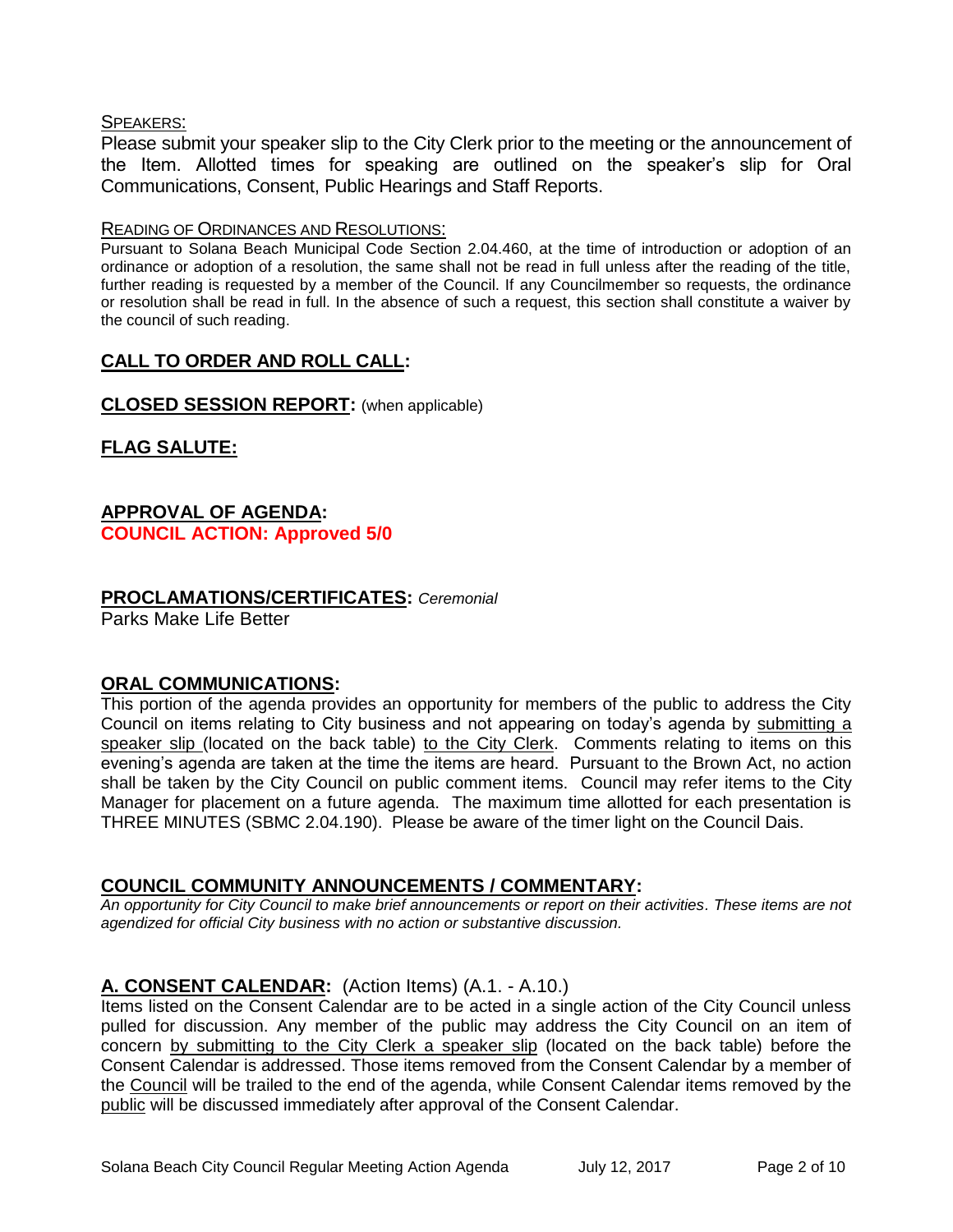# **A.1. Minutes of the City Council.**

Recommendation: That the City Council

1. Approve the Minutes of the City Council Meetings held May 10, 2017.

See Approved Minutes [http://www.ci.solana-beach.ca.us/index.asp?SEC=F0F1200D-21C6-4A88-8AE1-0BC07C1A81A7&Type=B\\_BASIC](http://www.ci.solana-beach.ca.us/index.asp?SEC=F0F1200D-21C6-4A88-8AE1-0BC07C1A81A7&Type=B_BASIC) **COUNCIL ACTION: Approved 5/0**

# **A.2. Register Of Demands.** (File 0300-30)

Recommendation: That the City Council

1. Ratify the list of demands for June 10 - 23, 2017.

**[Item A.2. Report \(click here\)](https://solanabeach.govoffice3.com/vertical/Sites/%7B840804C2-F869-4904-9AE3-720581350CE7%7D/uploads/Item_A.2_Report_(click_here)_-_7-12-17.PDF)** 

*Posted Reports & Supplemental Docs contain records up to the cut off time, prior to the start of the meeting, for processing new submittals. The final official record containing handouts, PowerPoints, etc. can be obtained through a Records Request to the City Clerk's Office.* **COUNCIL ACTION: Approved 5/0**

## **A.3. Decomposed Granite Path Restoration on the Coastal Rail Trail.** (File 0840-35)

Recommendation: That the City Council

#### 1. Adopt **Resolution 2017-114**

- a. Authorizing the City Engineer to accept as complete the DG Path Restoration on the Coastal Rail Trail, Bid No. 2017-04, constructed by Blue Pacific Contracting and Paving.
- b. Authorizing the City Clerk to file a Notice of Completion.

#### [Item A.3. Report \(click here\)](https://solanabeach.govoffice3.com/vertical/Sites/%7B840804C2-F869-4904-9AE3-720581350CE7%7D/uploads/Item_A.3_Report_(click_here)_-_7-12-17.PDF)

Posted Reports & Supplemental Docs contain records up to the cut off time, prior to the start of the meeting, for processing new submittals. *The final official record containing handouts, PowerPoints, etc. can be obtained through a Records Request to the City Clerk's Office.* **COUNCIL ACTION: Approved 5/0**

## **A.4. Clean and Reseal Concrete Lithocrete Clean and Reseal.** (File 0820-35)

Recommendation: That the City Council

- 1. Adopt **Resolution 2017-116**:
	- a. Awarding a construction contract for the project to Clean and Reseal Concrete Lithocrete at Various Locations, Bid No. 2017-05, in the amount of \$36,904.50, to Miramar General Engineering.
	- b. Approving an amount of \$5,000 for construction contingency.
	- c. Authorizing the City Manager to execute the construction contract on behalf of the City.
	- d. Authorizing the City Manager to approve cumulative change orders up to the construction contingency amount.

Item A.4. [Report \(click here\)](https://solanabeach.govoffice3.com/vertical/Sites/%7B840804C2-F869-4904-9AE3-720581350CE7%7D/uploads/Item_A.4_Report_(click_here)_-_7-12-17.PDF)

*Posted Reports & Supplemental Docs contain records up to the cut off time, prior to the start of the meeting, for processing new submittals. The final official record containing handouts, PowerPoints, etc. can be obtained through a Records Request to the City Clerk's Office.* **COUNCIL ACTION: Approved 5/0**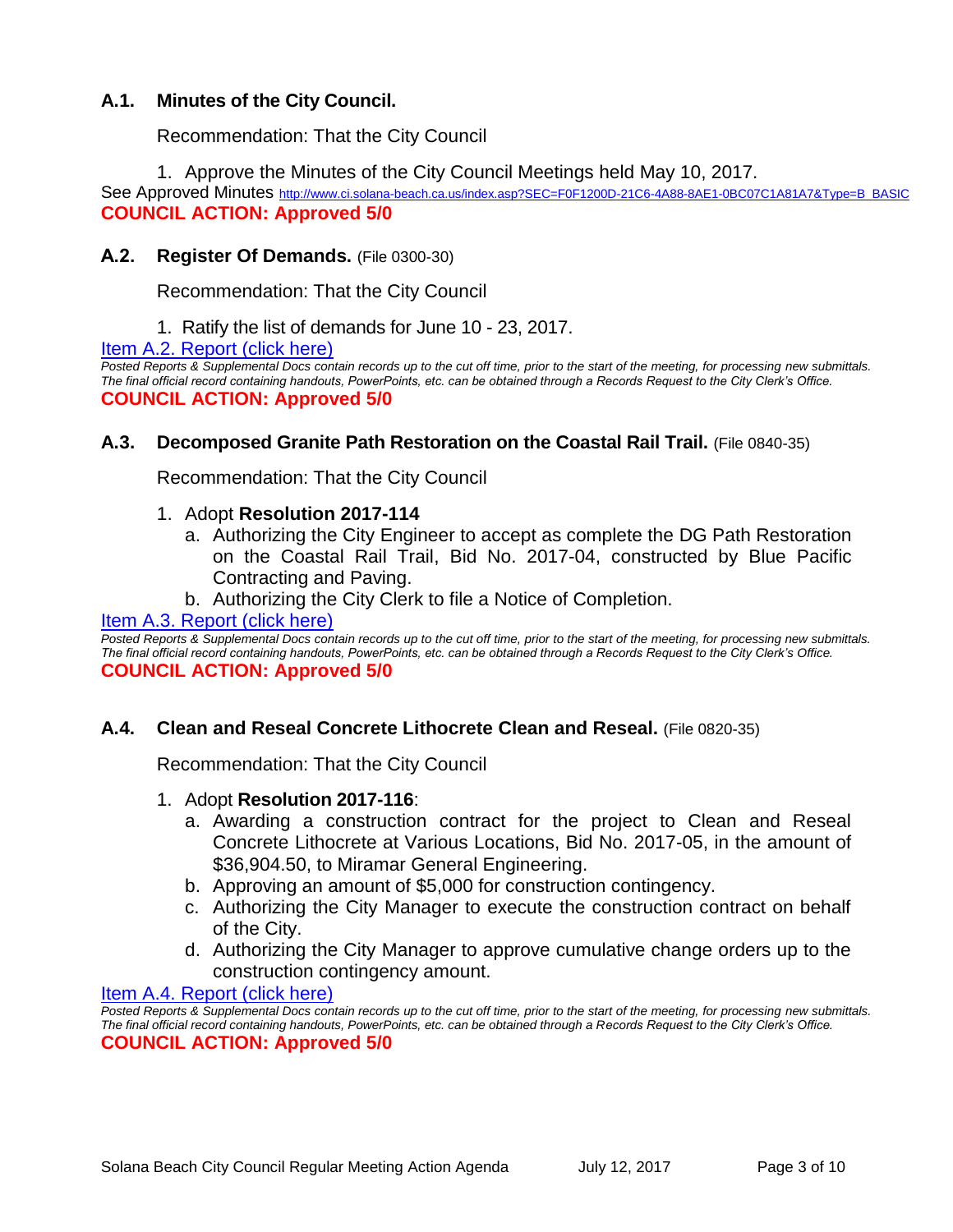# **A.5. City Sidewalk Repair Project.** (File 0820-45)

Recommendation: That the City Council

- 1. Adopt **Resolution 2017-117:**
	- a. Awarding a construction contract for the City Sidewalk Repair Project, Bid No. 2016-06, in the amount of \$20,400, to Miramar General Engineering.
	- b. Authorizing the City Manager to execute the construction contract on behalf of the City.

#### Item A.5. [Report \(click here\)](https://solanabeach.govoffice3.com/vertical/Sites/%7B840804C2-F869-4904-9AE3-720581350CE7%7D/uploads/Item_A.5_Report_(click_here)_-_7-12-17.PDF)

```
A.5. Updated Report #1
```
*Posted Reports & Supplemental Docs contain records up to the cut off time, prior to the start of the meeting, for processing new submittals. The final official record containing handouts, PowerPoints, etc. can be obtained through a Records Request to the City Clerk's Office.* **COUNCIL ACTION: Approved 5/0**

## **A.6. La Colonia Community Center Exterior Painting.** (File 0720-20)

Recommendation: That the City Council

- 1. Adopt Resolution **2017-118**:
	- a. Authorizing the City Engineer to accept as complete the La Colonia Community Center Exterior Painting Project, Bid No. 2017-01, constructed by Lunar Painting.
	- b. Authorizing the City Clerk to file a Notice of Completion.

[Item A.6. Report \(click here\)](https://solanabeach.govoffice3.com/vertical/Sites/%7B840804C2-F869-4904-9AE3-720581350CE7%7D/uploads/Item_A.6_Report_(click_here)_-_7-12-17.PDF)

*Posted Reports & Supplemental Docs contain records up to the cut off time, prior to the start of the meeting, for processing new submittals. The final official record containing handouts, PowerPoints, etc. can be obtained through a Records Request to the City Clerk's Office.* **COUNCIL ACTION: Approved 5/0**

## **A.7. Seascape Sur Beach Access Stairway – Maintenance and Repairs.** (File 0740-30)

Recommendation: That the City Council

#### 1. Adopt **Resolution 2017-115:**

- a. Awarding a construction contract for the Seascape Sur Beach Access Stairway – Maintenance and Repairs, Bid No. 2017-06, in the amount of \$202,690, to Conan Construction, Inc.
- b. Approving an amount of \$40,000 for construction contingency.
- c. Authorizing the City Manager to execute the construction contract on behalf of the City.
- d. Authorizing the City Manager to approve cumulative change orders up to the construction contingency amount.

#### [Item A.7. Report \(click here\)](https://solanabeach.govoffice3.com/vertical/Sites/%7B840804C2-F869-4904-9AE3-720581350CE7%7D/uploads/Item_A.7_Report_(click_here)_-_7-12-17.PDF)

**Posted Reports & Supplemental Docs contain records up to the cut off time, prior to the start of the meeting, for processing new submittals.** *The final official record containing handouts, PowerPoints, etc. can be obtained through a Records Request to the City Clerk's Office.* **COUNCIL ACTION: Approved 5/0**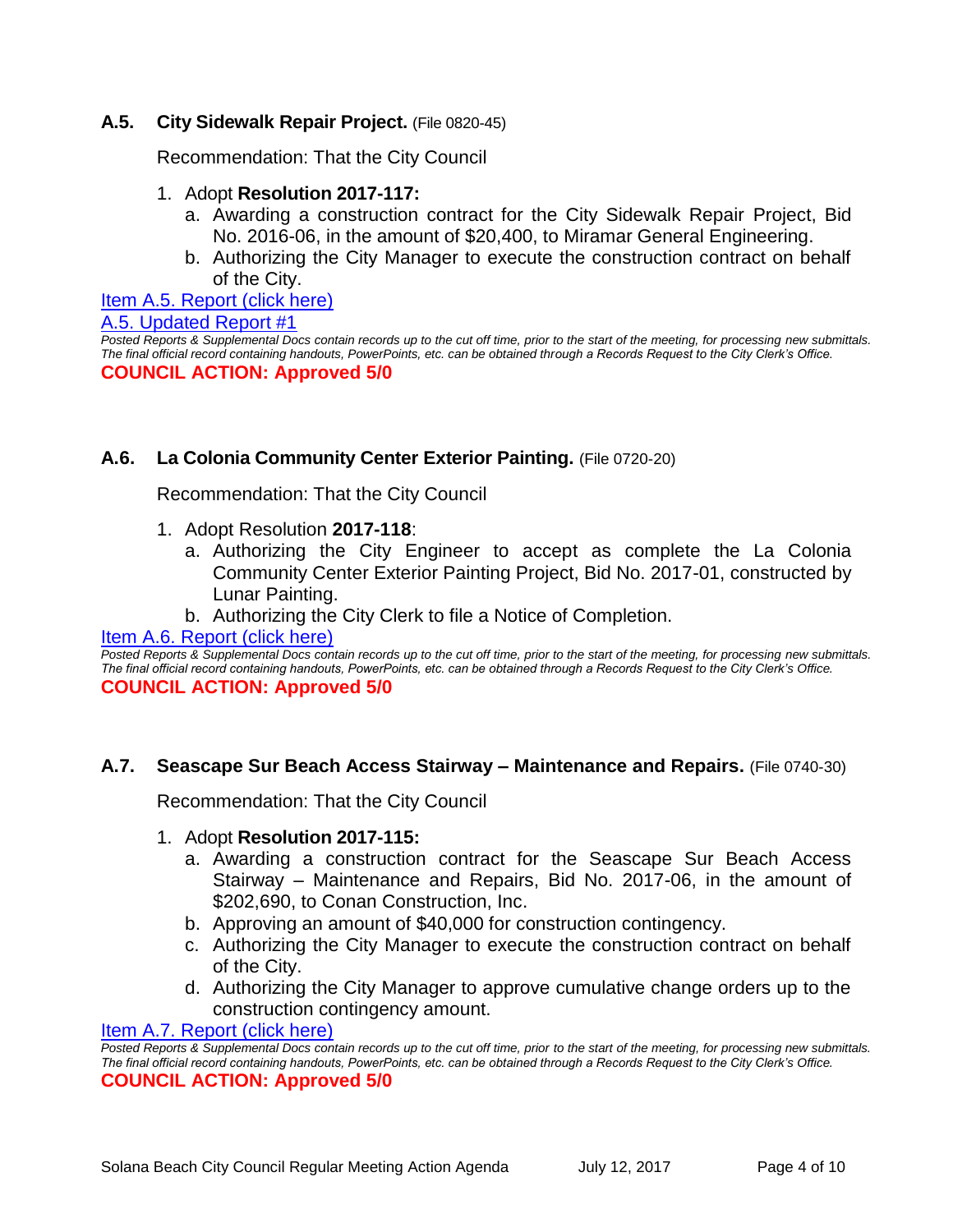**A.8. Approving and Adopting a Letter of Intent to Enter Into a Memorandum of Understanding with Solana Beach Employees' Association-Miscellaneous Unit (SBEA-MISC)**. (File 0530-30)

Recommendation: That the City Council

- 1. Adopt Resolution **2017-126**:
	- a. Approving and adopting the Letter of Intent to enter into a Memorandum of Understanding with Solana Beach Employees' Association-Miscellaneous Unit (SBEA-MISC).
	- b. Approving an appropriation of \$53,600 to the General Fund and \$13,400 to non-General Fund funds allocated between salary and benefits as determined by the Finance Department.
	- c. Authorizing the City Treasurer to amend the FY 2017-2018 Adopted Budget accordingly.

#### [Item A.8. Report \(click here\)](https://solanabeach.govoffice3.com/vertical/Sites/%7B840804C2-F869-4904-9AE3-720581350CE7%7D/uploads/Item_A.8_Report_(click_here)_-_7-12-17.PDF)

**A.9. Memorandum of Understanding between the City and the Solana Beach Employees' Association–Marine Safety Unit.** (File 0530-30)

Recommendation: That the City Council

- 1. Adopt **Resolution 2017-122**:
	- a. Approving a Three-Year Memorandum of Understanding (MOU) between the City and the SBEA-MSU for Fiscal Years 2018-2020.
	- b. Approving an appropriation of \$11,340 to the General Fund and \$2,160 to the Camp Program fund allocated between salary and benefits as determined by the Finance Department.
	- c. Authorizing the City Treasurer to amend the FY 2017-2018 Adopted Budget accordingly.

[Item A.9. Report \(click here\)](https://solanabeach.govoffice3.com/vertical/Sites/%7B840804C2-F869-4904-9AE3-720581350CE7%7D/uploads/Item_A.9_Report_(click_here)_-_7-12-17.PDF)

*Posted Reports & Supplemental Docs contain records up to the cut off time, prior to the start of the meeting, for processing new submittals. The final official record containing handouts, PowerPoints, etc. can be obtained through a Records Request to the City Clerk's Office.* **COUNCIL ACTION: Approved 5/0**

*Posted Reports & Supplemental Docs contain records up to the cut off time, prior to the start of the meeting, for processing new submittals. The final official record containing handouts, PowerPoints, etc. can be obtained through a Records Request to the City Clerk's Office.* **COUNCIL ACTION: Approved 5/0**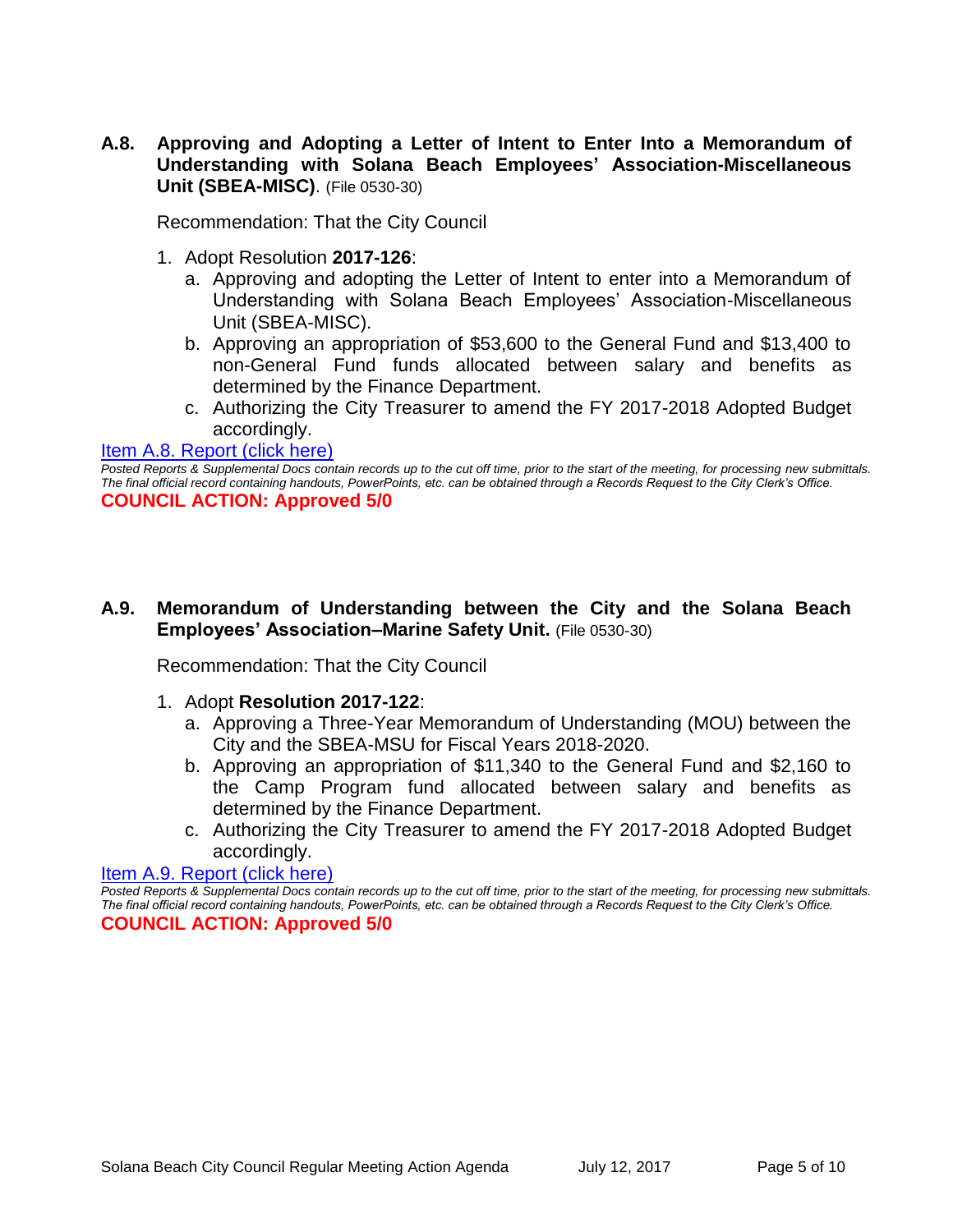# **A.10. Salary and Compensation Plans for Fiscal Year 2017-2018.** (File 0520-10)

Recommendation: That the City Council

- 1. Adopt **Resolution 2017-123**
	- a. Approving FY 2017-2018 Salary and Compensation Plans for Executive Management, Mid-Management, Confidential, Marine Safety(SBEA/MSU), Miscellaneous(SBEA-MISC), Fire(SBFA), City Manager, Part-Time/Seasonal/ Temporary employees and Elected Officials.
	- b. Approving an appropriation of \$75,500 to the General Fund and \$17,200 to non-General Fund funds allocated between salary and benefits as determined by the Finance Department.
	- c. Authorizing the City Treasurer to amend the FY 2017-2018 Adopted Budget accordingly.

### [Item A.10. Report \(click here\)](https://solanabeach.govoffice3.com/vertical/Sites/%7B840804C2-F869-4904-9AE3-720581350CE7%7D/uploads/Item_A.10_Report_(click_here)_-_7-12-17.PDF)

*Posted Reports & Supplemental Docs contain records up to the cut off time, prior to the start of the meeting, for processing new submittals. The final official record containing handouts, PowerPoints, etc. can be obtained through a Records Request to the City Clerk's Office.* **COUNCIL ACTION: Approved 5/0**

## **B. PUBLIC HEARINGS:** (B.1. – B.3.)

This portion of the agenda provides citizens an opportunity to express their views on a specific issue as required by law after proper noticing by submitting a speaker slip (located on the back table) to the City Clerk. After considering all of the evidence, including written materials and oral testimony, the City Council must make a decision supported by findings and the findings must be supported by substantial evidence in the record. An applicant or designees for a private development/business project, for which the public hearing is being held, is allotted a total of fifteen minutes to speak, as per SBMC 2.04.210. A portion of the fifteen minutes may be saved to respond to those who speak in opposition. All other speakers have three minutes each. Please be aware of the timer light on the Council Dais.

## **B.1. City of Solana Beach's Climate Action Plan.** (File 0220-10)

Recommendation: That the City Council

1. Adopt **Resolution 2017-119** finding the CAP exempt from CEQA and adopting the City of Solana Beach Climate Action Plan.

[Item B.1. Report \(click here\)](https://solanabeach.govoffice3.com/vertical/Sites/%7B840804C2-F869-4904-9AE3-720581350CE7%7D/uploads/Item_B.1_Report_(click_here)_-_7-12-17.pdf)

[B.1. Updated Report #1](https://solanabeach.govoffice3.com/vertical/Sites/%7B840804C2-F869-4904-9AE3-720581350CE7%7D/uploads/B.1._Updated_Report_1_-_7-12-17.pdf)

[B.1. Supplemental Documents -](https://solanabeach.govoffice3.com/vertical/Sites/%7B840804C2-F869-4904-9AE3-720581350CE7%7D/uploads/B.1._Supplemental_Documents_-_R_7-10-17_.pdf) R

[B.1. Supplemental Documents updated 7-11-17 -](https://solanabeach.govoffice3.com/vertical/Sites/%7B840804C2-F869-4904-9AE3-720581350CE7%7D/uploads/B.1._Supplemental_Documents_7-11-17_-_R.pdf) R

[B.1. Supplemental Documents updated 7-12-17 at 320pm -](https://solanabeach.govoffice3.com/vertical/Sites/%7B840804C2-F869-4904-9AE3-720581350CE7%7D/uploads/B.1._Supplemental_Documents_updated_7-12-17_at_320pm_-_R.pdf) R

*Posted Reports & Supplemental Docs contain records up to the cut off time, prior to the start of the meeting, for processing new submittals. The final official record containing handouts, PowerPoints, etc. can be obtained through a Records Request to the City Clerk's Office.*

COUNCIL ACTION: Approved 5/0 to close the public hearing. **COUNCIL ACTION: Approved 4/1 (Noes: Marshall)**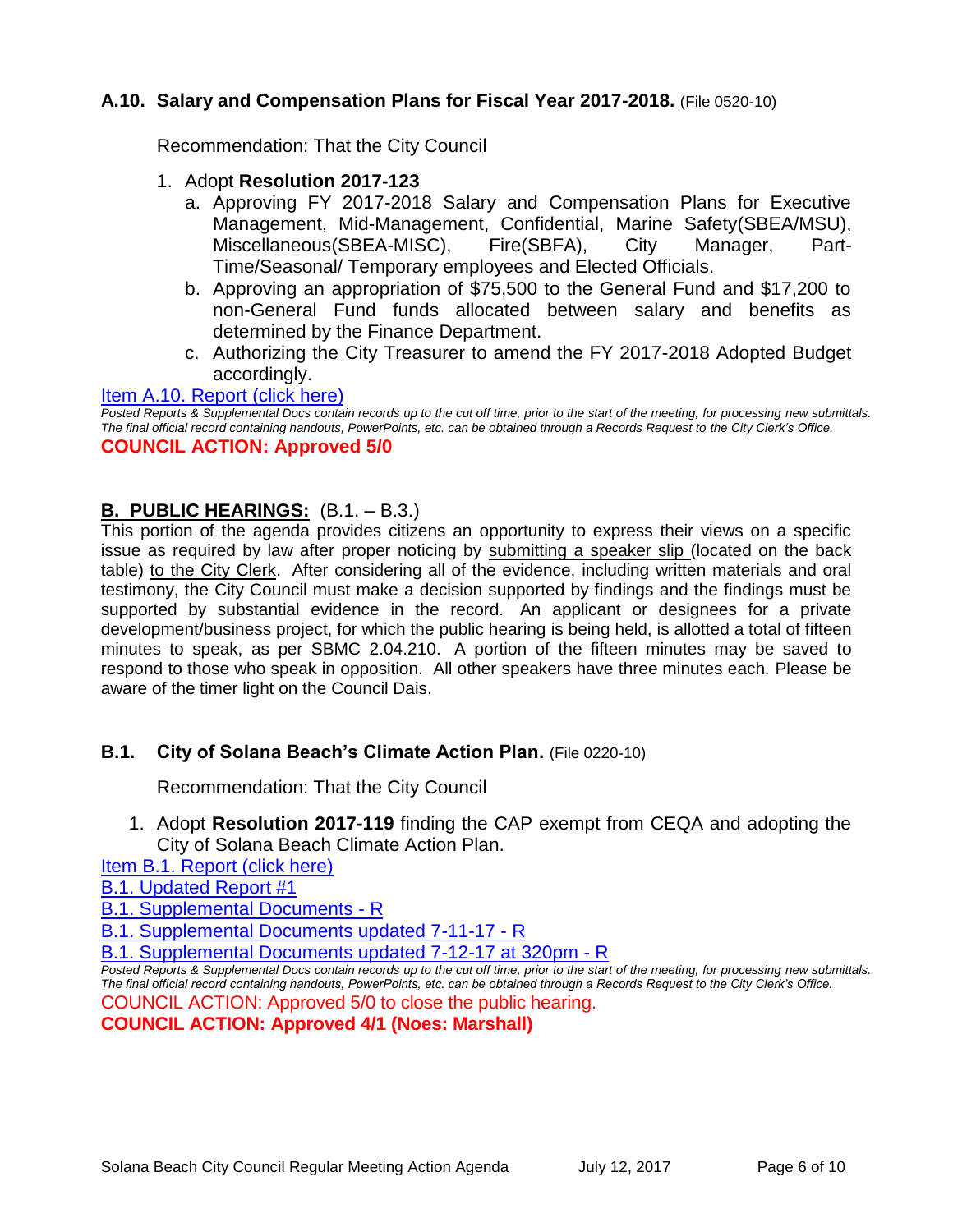# **B.2. 635 Canyon Drive, Applicant: Paeske, Case 17-16-30.** (File 0600-40)

The proposed project meets the minimum zoning requirements under the SBMC, may be found to be consistent with the General Plan and may be found, as conditioned, to meet the discretionary findings required as discussed in this report to approve a DRP (Development Review Permit) and administratively issue a SDP (Structure Development Permit). Therefore, Staff recommends that the City Council:

- 1. Conduct the Public Hearing: Open the Public Hearing, Report Council Disclosures, Receive Public Testimony, and Close the Public Hearing.
- 2. Find the project exempt from the California Environmental Quality Act pursuant to Section 15303 of the State CEQA Guidelines; and
- 3. If the City Council makes the requisite findings and approves the project, adopt **Resolution 2017-120** conditionally approving a DRP and an SDP to remodel the existing residence and construct a square footage addition including a new second story at an existing residence with an attached garage and perform associated site improvements at 635 Canyon Drive, Solana Beach.

[Item B.2. Report \(click here\)](https://solanabeach.govoffice3.com/vertical/Sites/%7B840804C2-F869-4904-9AE3-720581350CE7%7D/uploads/Item_B.2_Report_(click_here)_-_7-12-17.PDF)

*Posted Reports & Supplemental Docs contain records up to the cut off time, prior to the start of the meeting, for processing new submittals. The final official record containing handouts, PowerPoints, etc. can be obtained through a Records Request to the City Clerk's Office.* COUNCIL ACTION: Approved 5/0 to close the public hearing. **COUNCIL ACTION: Approved 5/0**

# **B.3. Residential Solid Waste Rate Increase for Waste Management Fiscal Year 2017-18.** (File 1030-15)

Recommendation: That the City Council

- 1. Conduct the Public Hearing: Open the Public Hearing; Report Council Disclosures; Report written protests received; Receive Public Testimony; Close the Public Hearing.
- 2. Following the Public Hearing, if the City does not receive written protests against the proposed increases to the rates for the trash collection fees by a majority of owners of the parcels within the City, adopt **Resolution 2017- 124** approving WM's rate review request increasing residential solid waste and recycling rates for FY 2017-18 in accordance with the Franchise Agreement.

[Item B.3. Report \(click here\)](https://solanabeach.govoffice3.com/vertical/Sites/%7B840804C2-F869-4904-9AE3-720581350CE7%7D/uploads/Item_B.3_Report_(click_here)_-_7-12-17.PDF) *Posted Reports & Supplemental Docs contain records up to the cut off time, prior to the start of the meeting, for processing new submittals. The final official record containing handouts, PowerPoints, etc. can be obtained through a Records Request to the City Clerk's Office.* COUNCIL ACTION: Approved 5/0 to close the public hearing. **COUNCIL ACTION: Approved 5/0**

# **C. STAFF REPORTS**: (C.1. - C.5.)

*Submit speaker slips to the City Clerk.*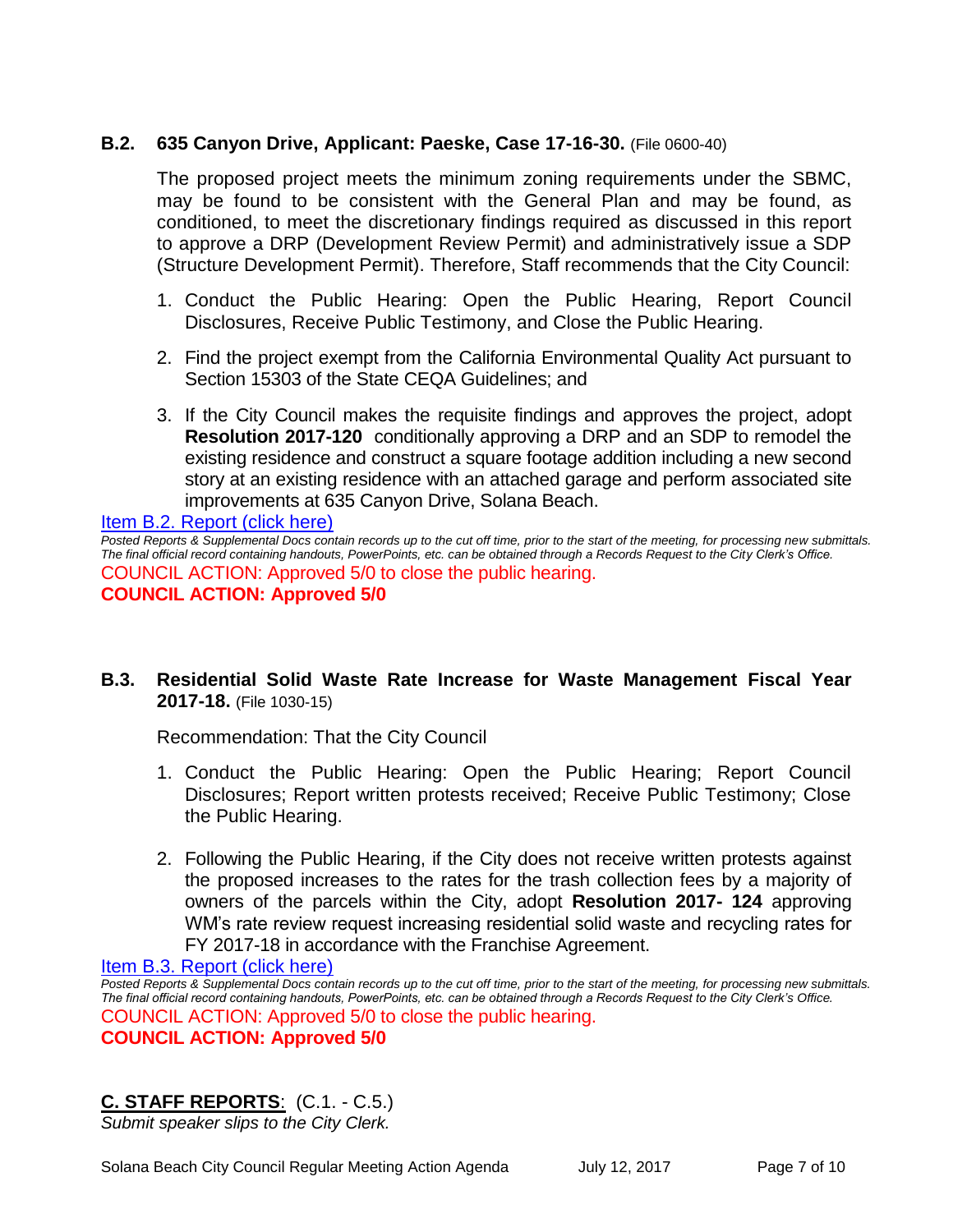## **C.1. Quarterly Investment Report.** (File 0350-44) Discussion

Recommendation: That the City Council

1. Accepts and files the attached Cash and Investment Report for the quarter ended March 31, 2017.

#### [Item C.1. Report \(click here\)](https://solanabeach.govoffice3.com/vertical/Sites/%7B840804C2-F869-4904-9AE3-720581350CE7%7D/uploads/Item_C.1_Report_(click_here)_-_7-12-17.PDF)

*Posted Reports & Supplemental Docs contain records up to the cut off time, prior to the start of the meeting, for processing new submittals. The final official record containing handouts, PowerPoints, etc. can be obtained through a Records Request to the City Clerk's Office.*

#### **C.2. Temporary Arts Program Site Modifications.** (File 0910-41)

Recommendation: That the City Council

1. Adopt **Resolution 2017-125** approving the PAC's recommendation to modify the Temporary Arts Program by removing two approved locations and adding three new locations.

[Item C.2. Report \(click here\)](https://solanabeach.govoffice3.com/vertical/Sites/%7B840804C2-F869-4904-9AE3-720581350CE7%7D/uploads/Item_C.2_Report_(click_here)_-_7-12-17.PDF) 

*Posted Reports & Supplemental Docs contain records up to the cut off time, prior to the start of the meeting, for processing new submittals. The final official record containing handouts, PowerPoints, etc. can be obtained through a Records Request to the City Clerk's Office.* **COUNCIL ACTION: Approved 5/0**

#### **C.3. Parks and Recreation Commission Member Appointment.** (File 0120-06)

Recommendation: That the City Council

1. Make one appointment (by Council-at-large) to the vacant position on the Parks and Recreation Commission with a term expiration date of January 2019.

[Item C.3. Report \(click here\)](https://solanabeach.govoffice3.com/vertical/Sites/%7B840804C2-F869-4904-9AE3-720581350CE7%7D/uploads/Item_C.3_Report_(click_here)_-_7-12-17.PDF)

[C.3. Supplemental Documents -](https://solanabeach.govoffice3.com/vertical/Sites/%7B840804C2-F869-4904-9AE3-720581350CE7%7D/uploads/C.3._Supplemental_Document_-_R.pdf) R

*Posted Reports & Supplemental Docs contain records up to the cut off time, prior to the start of the meeting, for processing new submittals. The final official record containing handouts, PowerPoints, etc. can be obtained through a Records Request to the City Clerk's Office.* **COUNCIL ACTION: Approved 5/0** to appoint Larna Hartnack

# **C.4. Ordinance 479 Adoption (2nd Reading) Authorizing a Transportation Impact Fee Program - Establishing the Transportation Impact Fee.** (File 0840-10)

Recommendation: That the City Council

1. Adopt **Ordinance 479** establishing the Transportation Impact fee.

[Item C.4. Report \(click here\)](https://solanabeach.govoffice3.com/vertical/Sites/%7B840804C2-F869-4904-9AE3-720581350CE7%7D/uploads/Item_C.4_Report_(click_here)_-_7-12-17.PDF)

[C.4. Supplemental Documents -](https://solanabeach.govoffice3.com/vertical/Sites/%7B840804C2-F869-4904-9AE3-720581350CE7%7D/uploads/C.4._Supplemental_Documents__7-12-17.pdf) R

*Posted Reports & Supplemental Docs contain records up to the cut off time, prior to the start of the meeting, for processing new submittals. The final official record containing handouts, PowerPoints, etc. can be obtained through a Records Request to the City Clerk's Office.* **COUNCIL ACTION: Approved 4/1 (Noes: Marshall)**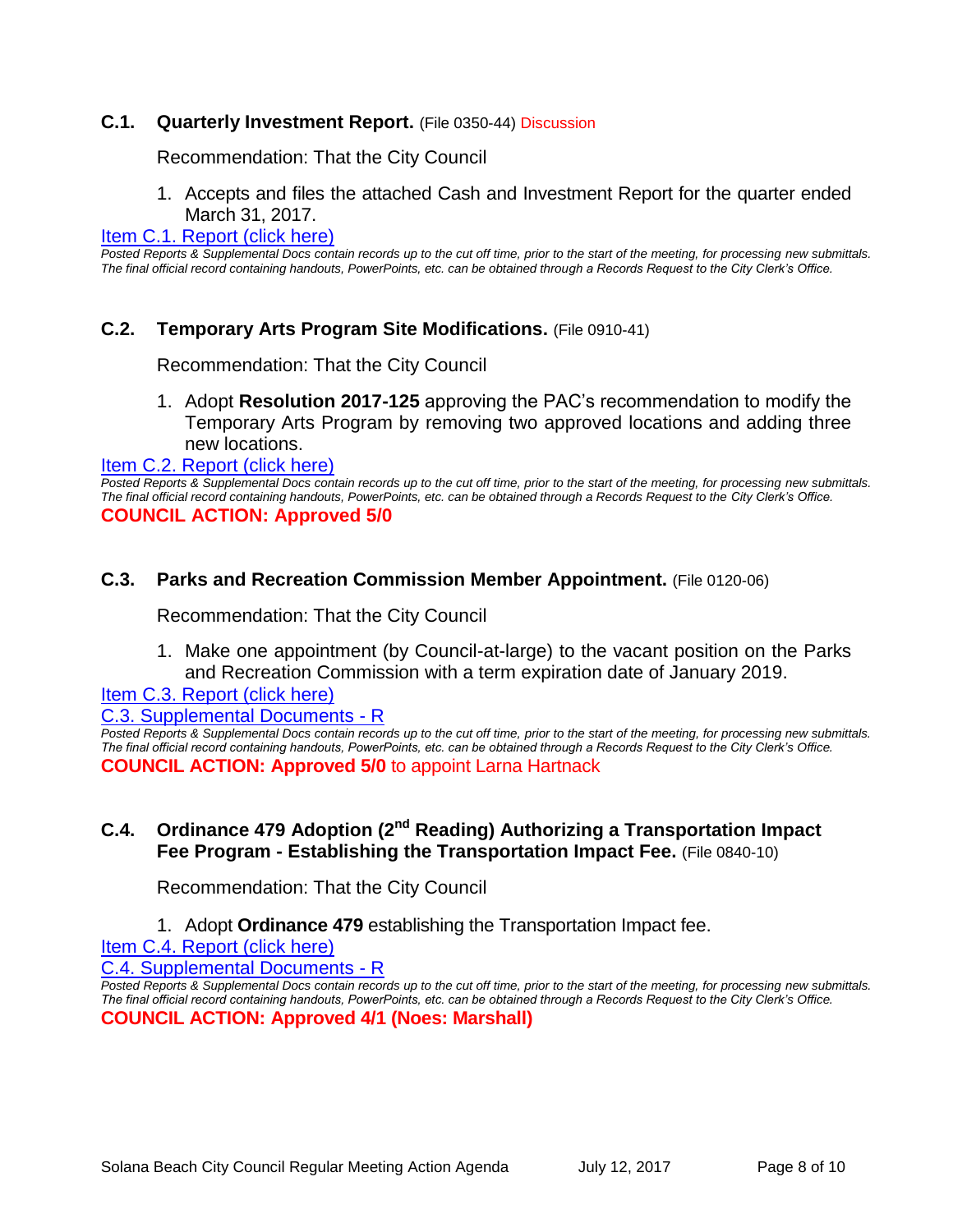## **C.5. KAABOO** – added 7-6-17 Discussion

Staff recommends the City Council:

1. Receive the presentation from the KAABOO organizers and provide feedback, as needed.

[Item C.5. Report \(click here\)](https://solanabeach.govoffice3.com/vertical/Sites/%7B840804C2-F869-4904-9AE3-720581350CE7%7D/uploads/Item_C.5_Report_(click_here)_-_7-12-17.pdf)

[C.5. Updated Report #1](https://solanabeach.govoffice3.com/vertical/Sites/%7B840804C2-F869-4904-9AE3-720581350CE7%7D/uploads/C.5._Updated_Report_1_-_7-12-17.pdf)

*Posted Reports & Supplemental Docs contain records up to the cut off time, prior to the start of the meeting, for processing new submittals. The final official record containing handouts, PowerPoints, etc. can be obtained through a Records Request to the City Clerk's Office.*

# **WORKPLAN COMMENTS:**

*Adopted June 8, 2016*

## **COMPENSATION & REIMBURSEMENT DISCLOSURE:**

GC: Article 2.3. Compensation: 53232.3. (a) Reimbursable expenses shall include, but not be limited to, meals, lodging, and travel. 53232.3 (d) Members of a legislative body shall provide brief reports on meetings attended at the expense of the local agency at the next regular meeting of the legislative body.

# **COUNCIL COMMITTEE REPORTS:**

#### **Regional Committees: (outside agencies, appointed by this Council)**

- a. City Selection Committee (meets twice a year) Nichols (Edson, alternate).
- b. County Service Area 17 Marshall (Nichols, alternate).
- c. Escondido Creek Watershed Authority Marshall/Staff (no alternate).
- d. League of Ca. Cities' San Diego County Executive Committee Nichols (Edson, alternate) and any subcommittees.
- e. League of Ca. Cities' Local Legislative Committee Nichols (Edson, alternate)
- f. League of Ca. Cities' Coastal Cities Issues Group (CCIG) Nichols (Edson, alternate)
- g. North County Dispatch JPA Marshall (Edson, alternate).
- h. North County Transit District Edson (Nichols, alternate)
- i. Regional Solid Waste Association (RSWA) Nichols (Hegenauer, alternate).
- j. SANDAG Zito (Primary), Edson (1<sup>st</sup> alternate), Nichols (2<sup>nd</sup> alternate) and any subcommittees.
- k. SANDAG Shoreline Preservation Committee Zito (Hegenauer, alternate).
- l. San Dieguito River Valley JPA Hegenauer (Nichols, alternate).
- m. San Elijo JPA Marshall, Zito (City Manager, alternate).
- n. 22<sup>nd</sup> Agricultural District Association Community Relations Committee Marshall, Edson.

## **Standing Committees: (All Primary Members)** *(Permanent Committees)*

- a. Business Liaison Committee Zito, Edson.
- b. Highway 101 / Cedros Ave. Development Committee Edson, Nichols.
- c. Fire Dept. Management Governance & Organizational Evaluation Edson, Hegenauer
- d. I-5 Construction Committee Zito, Edson.
- e. Parks and Recreation Committee Nichols, Zito
- f. Public Arts Committee Marshall, Hegenauer.
- g. School Relations Committee Nichols, Hegenauer.